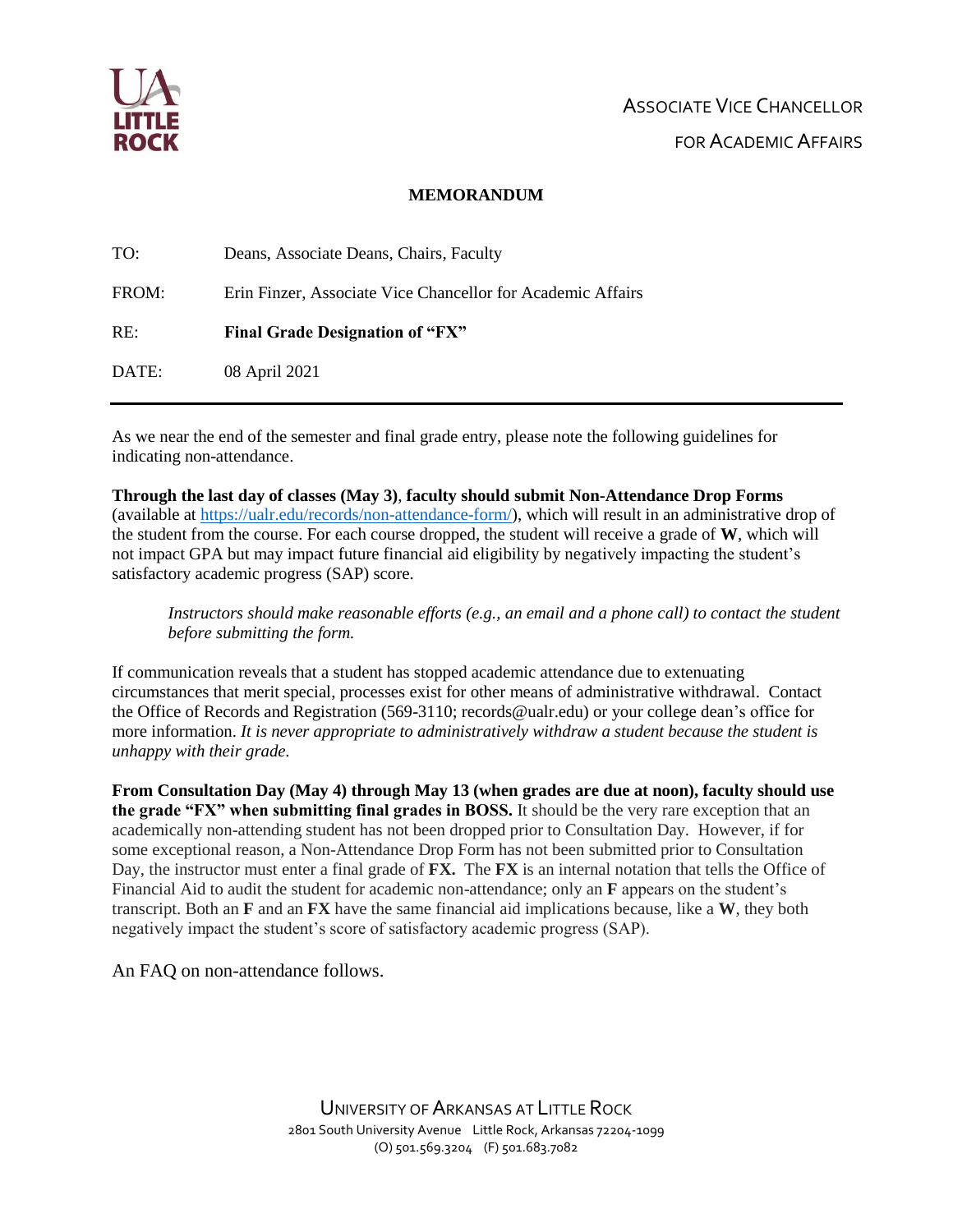### **Faculty FAQ on Non-Attendance**

#### **Note on Terminology**

The term "academic attendance" is taken from the US Department of Education as an attempt to broaden the meaning of "attendance" in the digital age, when being physically present in a class is obviously too narrow. "Academic non-attendance" is our own derivation of the negative form of the USDE's term. USDE's guidance regarding what counts as academic attendance appears below.

# **Why roster maintenance and withdrawing students from class for "academic nonattendance" is important**

#### **Roster maintenance at the start of the semester**

Getting students who are academically attending but not on the roster to register prior to the official census day for reporting purposes—the  $11<sup>th</sup>$  day of class—means we can count them in our official headcount, which gives us credit in the new state productivity funding formula under progression metrics. This official number is also published widely, so the higher it is, the stronger we look to the public. It also often benefits students, as many scholarships are based on the student's enrollment as of census day. Getting students registered before census day also reduces the need for special consent registration, which requires a great deal of manual processing by Students Accounts, Financial Aid, and Records and Registration and keeps these staff from doing other business.

Getting students off the roster who have not attended academically prior to census day is important because including them in our census report when they are, in fact, not attending, can create a great deal of extra, manual work for our Office of Institutional Research to correct the record later on. Federal and state reporting will not allow us to count these students, which means that these students also negatively impact us in the state's productivity funding formula because they do not count as progressing towards their degree. Further, we must confirm and be able to document that federal financial aid recipients began attendance in their courses.

#### **The importance of dropping students from class for academic non-attendance to comply with external regulatory bodies**

To comply with Title IV federal financial aid regulations, course instructors are required to report when a student has unofficially withdrawn from a class, which is the date on which a student stopped academically attending a course. Failure to comply exposes the university to legal risk and even to the possibility of being unable to administer federal financial aid, which would effectively close the institution. It is the university (not the student) that must document that an activity counts as academic attendance.

Failure to report that a student has unofficially withdrawn from a course also exposes the university to sanctions from other regulatory bodies, such as the Higher Learning Commission and the Department of Homeland Security.